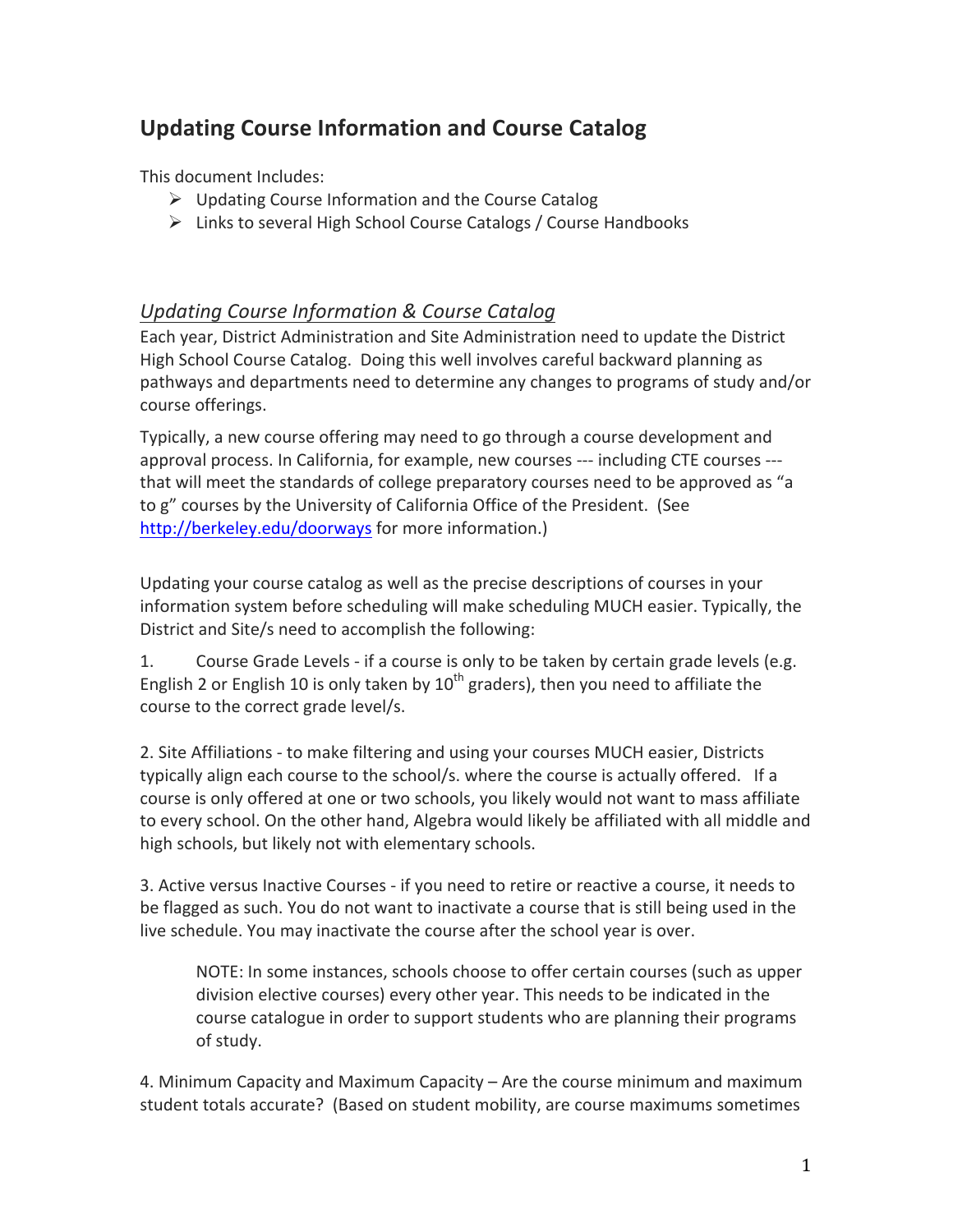set higher?) What are the least and greatest number of students you want in a class? It is important to set Maximum capacity so the Scheduler or Schedule Builder knows how many students to place in a Course.

NOTE: Typically, if you wish to adjust the number of students per class at the section level, you can do that from Edit Draft Schedule Sections after your draft has been created.

5. Term Length - do you have courses that only span a particular term (e.g. the course is semester or trimester long, not year long OR a quarter long on a 4x4 block)? These need to be flagged as such so the Course Tally page populates accurately.

6. School Type – In some districts, it is important to distinguish, flag, or tag courses that are high school courses as opposed to elementary school courses.

7. Session Type - if the course is for Summer School only, you need to flag or tag the appropriate Session. In most cases, the courses are often the same in BOTH Summer and the "normal" academic school year. So you'll want to leave the course un-flagged or untagged. (Blank)

8. Pathway and/or Department - to make filtering and using courses MUCH easier, select, flag, or tag the appropriate pathway or department.

9. Familiarize yourself with courses that may need to be offered in particular rooms or types of rooms. (i.e., science laboratory courses in science lab classrooms, ceramics courses in an art classroom with a kiln, pathway lab classes in a pathway- specific lab classroom, etc.)

### NOTE:

In California, it is also important to support the a-g course development and approval process if a course will count as a college preparatory course.

In many districts and states, it is important to work with the Regional Occupation Program (or equivalent organization/entity) for approval and/or support for new careertechnical courses.

In California, it is also important to update the District and/or Site-specific official a-g course list. http://www.ucop.edu/doorways

In addition, it is important to update the official District and/or site NCAA course list. See NCAA Eligibility Center – High School Portal https://web1.ncaa.org/hsportal/exec/links?linksSubmit=ShowActiveLinks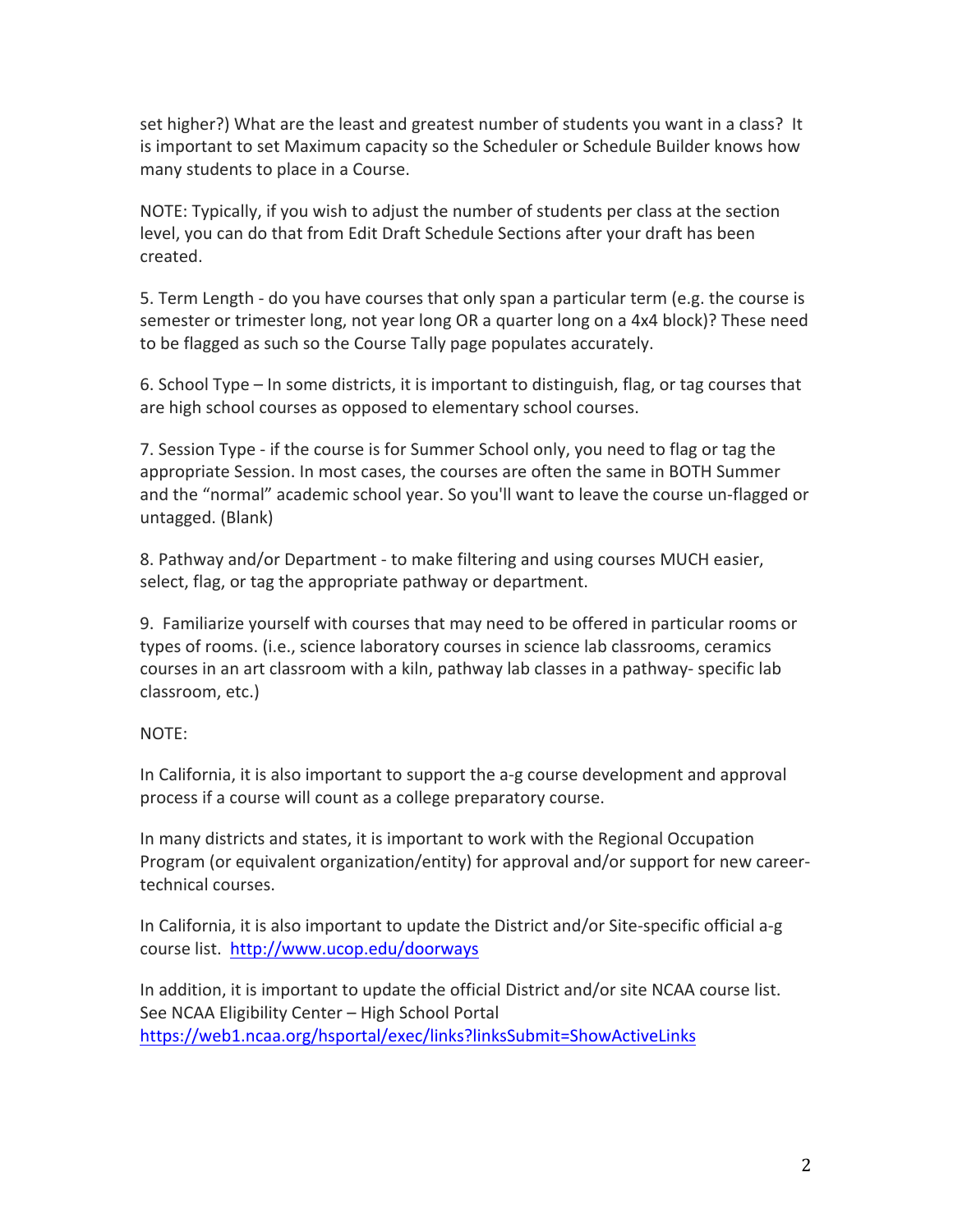### **Sample High School Course Catalogs**

Increasingly, Course Catalogs have migrated to become online documents and many are readily available on school and district websites. What follows are just a few examples.

Includes links to course catalogs from the following schools/districts:

- *Adlai)E.)Stevenson)High)School,)District)125,)Lincolnshire,)Illinois*
- *Berkeley)High)School,)Berkeley)Unified)School)District,)Berkeley,)California)*
- *Elk)Grove)Unified)School)District,)Elk)Grove,)California*
- *Evergreen)Public)Schools,)Evergreen,)Washington*
- *Noble)High)School,)Msad)60)North)Berwick)School)District,)North)Berwick,)Maine*

#### *Adlai)E.)Stevenson)High)School*

District 125 Lincolnshire, Illinois Course Book 2014 – 2015 http://www.d125.org/assets/1/Documents/14-15%20Course%20Book%20rev.pdf

**Berkeley High School** Berkeley Unified School District Berkley, California Course Catalog 2013-2014 http://www.BHS\_Catalog2013-14.pdf

Learning Communities include: Academic Choice (AC), Arts and Humanities Academy *(AHA), Academy of Medicine and Public Service (AMPS), Berkeley International High* School (BIHS), Communication Arts and Sciences (CAS), and Green Academy (GRN)

### **Elk Grove Unified School District**

Elk Grove, California 2014-2015 Comprehensive High School Course Catalog and College/Career Planning Guide (208 pages) Also available on line in both Espanol and Hmong http://www.egusd.net/academics/pdfs/2014cc/High%20School%20Course%20Catalog% 202014-15%20ENTIRE.pdf

What follows is a link to a sampling of Excerpts from the Elk Grove District High School Course Catalog, describing specific courses in each of the career academies/career pathways at one of the individual high schools. You can find similar course descriptions for other Elk Grove high school pathways/academies on the District website as well as in the District High School Course Catalog.